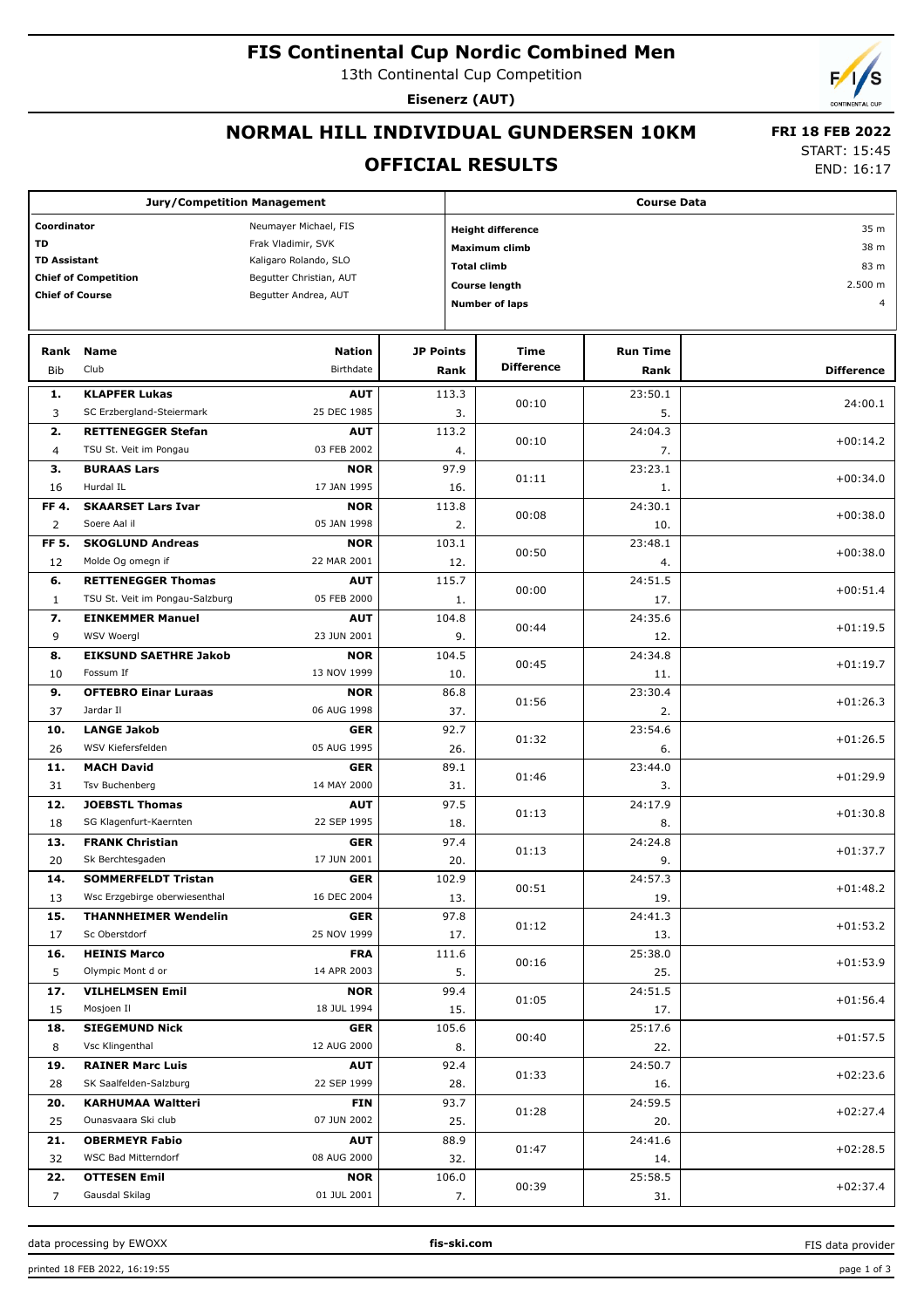# **FIS Continental Cup Nordic Combined Men**

13th Continental Cup Competition

Eisenerz (AUT)



#### NORMAL HILL INDIVIDUAL GUNDERSEN 10KM

#### **OFFICIAL RESULTS**

**FRI 18 FEB 2022 START: 15:45** 

END: 16:17

| Rank<br>Bib | <b>Name</b><br>Club                         | <b>Nation</b><br>Birthdate | JP Points<br>Rank | Time<br><b>Difference</b> | <b>Run Time</b><br>Rank | <b>Difference</b> |
|-------------|---------------------------------------------|----------------------------|-------------------|---------------------------|-------------------------|-------------------|
| 23.         | <b>WALCHER Paul</b>                         | <b>AUT</b>                 | 97.0              |                           | 25:41.9                 |                   |
| 21          | Wsv Ramsau                                  | 30 APR 2005                | 21.               | 01:15                     | 28.                     | $+02:56.8$        |
| 24.         | <b>TYRODE Mael</b>                          | <b>FRA</b>                 | 87.7              |                           | 25:17.1                 |                   |
| 34          | S.C les fourgs                              | 31 JUL 2000                | 34.               | 01:52                     | 21.                     | $+03:09.0$        |
| 25.         | <b>KOLB Florian</b>                         | <b>AUT</b>                 | 95.5              |                           | 25:50.3                 |                   |
| 23          | Nordic Team Absam                           | 24 NOV 2001                | 23.               | 01:21                     | 29.                     | $+03:11.2$        |
| 26.         | <b>BRECL Gasper</b>                         | <b>SLO</b>                 | 97.5              |                           | 25:58.6                 |                   |
| 19          | Ssk Mislinja                                | 18 NOV 1999                | 18.               | 01:13                     | 32.                     | $+03:11.5$        |
|             | <b>SCHOENFELD Nick</b>                      |                            |                   |                           |                         |                   |
| 27.         | Vsc Klingenthal                             | <b>GER</b><br>07 JUN 2004  | 92.5              | 01:33                     | 25:39.0                 | $+03:11.9$        |
| 27          |                                             |                            | 27.               |                           | 26.                     |                   |
| 28.         | <b>CLARET TOURNIER Samy</b><br>C.S chamonix | <b>FRA</b><br>20 MAY 1999  | 85.5              | 02:01                     | 25:28.5                 | $+03:29.4$        |
| 38          |                                             |                            | 38.               |                           | 23.                     |                   |
| 29.         | <b>MERILAINEN Eelis</b>                     | <b>FIN</b>                 | 96.6              | 01:16                     | 26:29.9                 | $+03:45.8$        |
| 22          | Jyvaskylan Hiihtoseura                      | 17 APR 2004                | 22.               |                           | 40.                     |                   |
| 30.         | <b>ANDREWS Grant</b>                        | <b>USA</b><br>03 DEC 1997  | 88.4              | 01:49                     | 26:04.1                 | $+03:53.0$        |
| 33          | Steamboat Springs Winter Sports Clu         |                            | 33.               |                           | 33.                     |                   |
| 31.         | <b>REITER Severin</b>                       | <b>AUT</b>                 | 89.6              | 01:44                     | 26:15.8                 | $+03:59.7$        |
| 30          | SC Bischofshofen                            | 30 JAN 2004                | 30.               |                           | 37.                     |                   |
| 32.         | <b>KERSTING Lenard</b>                      | <b>GER</b>                 | 78.3              | 02:30                     | 25:30.3                 | $+04:00.2$        |
| 45          | Sk Winterberg                               | 17 APR 2002                | 45.               |                           | 24.                     |                   |
| 33.         | <b>MICHAUD Tom</b>                          | <b>FRA</b>                 | 79.5              | 02:25                     | 25:52.6                 | $+04:17.5$        |
| 41          | Union Sportive lamoura                      | 11 NOV 2001                | 41.               |                           | 30.                     |                   |
| 34.         | <b>NARITA Atsushi</b>                       | JPN                        | 81.1              | 02:18                     | 26:06.7                 | $+04:24.6$        |
| 39          |                                             | 07 JUL 2005                | 39.               |                           | 34.                     |                   |
| 35.         | <b>KOHLBERGER Lukas</b>                     | <b>CZE</b>                 | 87.4              | 01:53                     | 26:40.1                 | $+04:33.0$        |
| 35          | Dukla Liberec                               | 13 MAR 2002                | 35.               |                           | 42.                     |                   |
| 36.         | <b>GILBERTSON Gunnar</b>                    | <b>USA</b>                 | 86.9              | 01:55                     | 26:38.8                 | $+04:33.7$        |
| 36          | Steamboat Springs Winter Sports Clu         | 19 JAN 2003                | 36.               |                           | 41.                     |                   |
| 37.         | <b>MARIOTTI Domenico</b>                    | ITA                        | 79.7              | 02:24                     | 26:12.9                 | $+04:36.8$        |
| 40          | C.S. ESERCITO                               | 09 OCT 2001                | 40.               |                           | 35.                     |                   |
| 38.         | <b>RADOVAN Stefano</b>                      | ITA                        | 70.9              | 02:59                     | 25:39.2                 | $+04:38.1$        |
| 49          | GRUPPO SCIATORI FIAMME GIALLE               | 26 APR 2003                | 49.               |                           | 27.                     |                   |
| 39.         | <b>NISHIKATA Yuto</b>                       | <b>JPN</b>                 | 79.5              | 02:25                     | 26:15.1                 | $+04:40.0$        |
| 42          | Meiji Univ.                                 | 25 FEB 2003                | 41.               |                           | 36.                     |                   |
| 40.         | <b>KOSTNER Aaron</b>                        | <b>ITA</b>                 | 57.1              | 03:54                     | 24:47.5                 | $+04:41.4$        |
| 50          | GRUPPO SPORTIVO FIAMME ORO                  | 08 JUL 1999                | 50.               |                           | 15.                     |                   |
| 41.         | <b>STANONIK Erazem</b>                      | <b>SLO</b>                 | 104.0             | 00:47                     | 28:09.9                 | $+04:56.8$        |
| 11          | SSK NORICA ZIRI                             | 23 JAN 2002                | 11.               |                           | 45.                     |                   |
| 42.         | <b>NAKAZAWA Takuya</b>                      | <b>JPN</b>                 | 74.4              | 02:45                     | 26:21.7                 | $+05:06.6$        |
| 47          | Iiyama High School                          | 28 APR 2003                | 47.               |                           | 39.                     |                   |
| 43.         | <b>TIETAVAINEN Arsi</b>                     | <b>FIN</b>                 | 71.3              | 02:58                     | 26:17.7                 | $+05:15.6$        |
| 48          | Kiteen Urheilijat                           | 04 JAN 2004                | 48.               |                           | 38.                     |                   |
| 44.         | <b>VRBEK Uros</b>                           | <b>SLO</b>                 | 95.0              | 01:23                     | 28:16.0                 | $+05:38.9$        |
| 24          | Ssk Smartno na pohorju                      | 01 APR 2003                | 24.               |                           | 46.                     |                   |
| 45.         | <b>LEV Samuel</b>                           | <b>AUT</b>                 | 91.3              | 01:38                     | 28:36.2                 | $+06:14.1$        |
| 29          | Sz Velden                                   | 09 JAN 2003                | 29.               |                           | 47.                     |                   |
| 46.         | <b>LANKINEN Jarkko</b>                      | <b>FIN</b>                 | 79.2              | 02:26                     | 27:48.4                 | $+06:14.3$        |
| 43          | Tampereen Pyrintoe                          | 13 MAR 2002                | 43.               |                           | 43.                     |                   |
| 47.         | YAMAKAWA Reo                                | <b>JPN</b>                 | 77.5              | 02:33                     | 27:52.6                 | $+06:25.5$        |
| 46          | Arai High School                            | 02 DEC 2004                | 46.               |                           | 44.                     |                   |
| 48.         | <b>ZUCKERMAN Caleb</b>                      | <b>USA</b>                 | 78.4              | 02:29                     | 29:39.0                 | $+08:07.9$        |
| 44          | Ford K Sayre Memorial Ski Council           | 01 NOV 2005                | 44.               |                           | 48.                     |                   |

data processing by EWOXX printed 18 FEB 2022, 16:19:55

FIS data provider